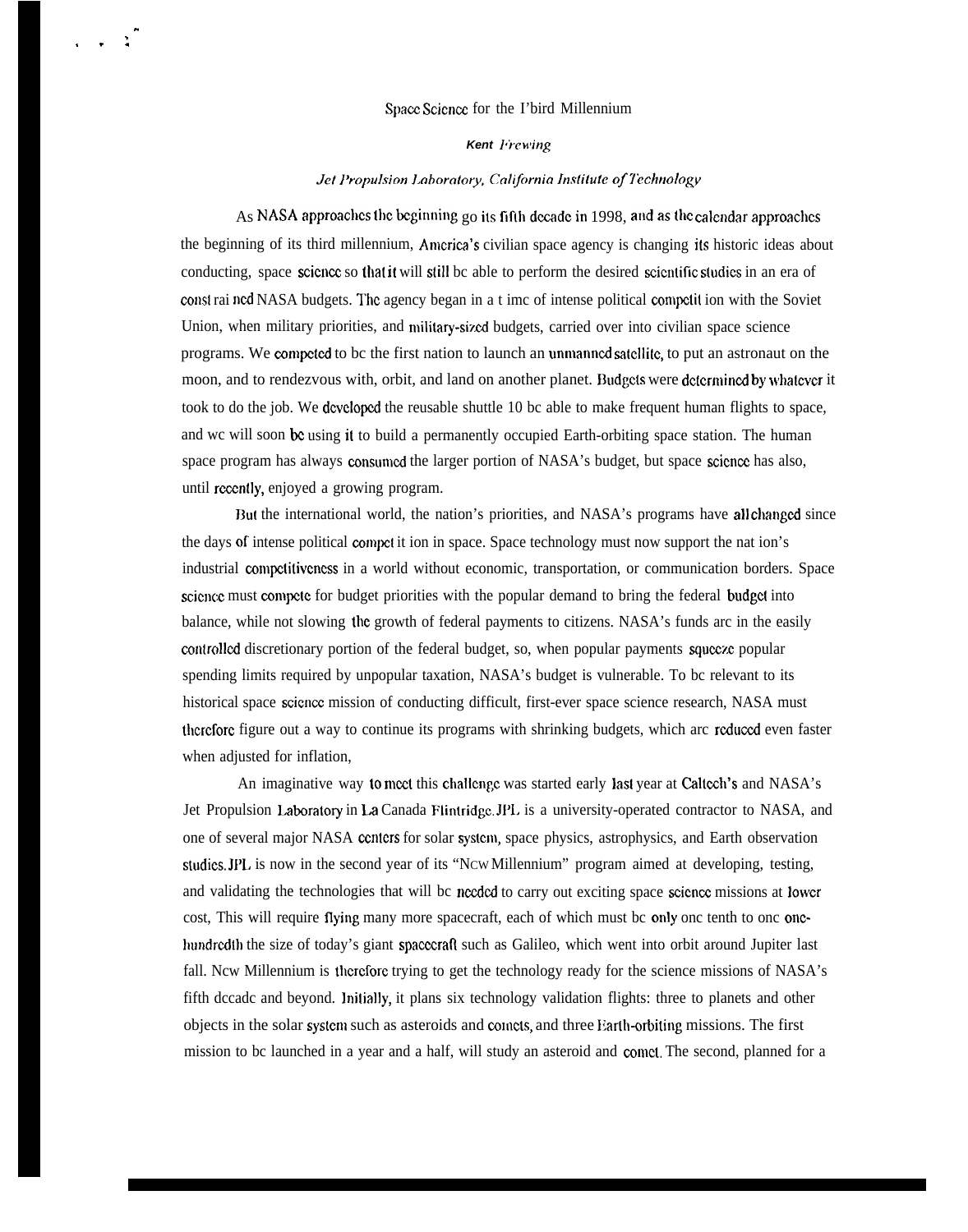January 1999 launch, will send two small penetrators into the soil of Mars. The third launch will be three spacecraft flying in very accurate formation around the Earth to form an "interferomcter," an instrument which collects visible light, infrared (heat), or radio waves at receivers separated by ten or twenty miles, combines the signals, and produces the much more accurate image of a telescope with a ten or twenty mile diamcter.

These first three missions will produce exciting science, but their primary goal is to validate lhc technologies that will bc nccdcd for even more ambitious subsequent missions. If Ncw Millennium is to meet its goal of enabling ten to fifteen affordable launches per year, each flight must have only limited, very sharply focused science objectives, instead of the over two dozen investigations on JPL's Cassini Saturn orbiting spacecraft and its 1 Iuygcns Titan atmospheric probe which will bc launched next year. To reduce the costs of operating the spacecraft in flight, each must be autonomous to the greatest extent possible so that fewer costly humans arc needed on the ground to operate it. Autonomy can take such forms as the spacecraft monitoring ils own health and correcting errors, or performing its own navigation by dclcrrnining where it is and where it's headed, and then pointing and firing its rocket thrusters to correct its flight path. Because of its importance to the future of American space science, the New Millennium program is also making major efforts to reach out to the public through its education and public information program, and to produce products useful to our economy through its technology transfer and commercialization program The education program will usc interactive computer networks (including the capabilities of the Internet and the WoJ dwide Web) for students and the public so that they feel they have immediate access to the science generated by twenty-firsl century spacecraft, The technology transfer cflort will work to get the technologies that pcrrnit incrcascd pcrformancz, smaller size, and lower cost into commercial products to support American competitiveness.

What kinds of scientific questions is Ncw Millennium developing and validating technology to answer, and what sort of strategy dots NASA and JPL have to answer those questions if Ncw Millennium technology can enable the construction of spacecraft to answer them? NASA hopes to emphasize four major areas of study in the early years of the third millennium. First, it wants to support the experimental effort to validate or refute the cosmologists' and theoretical physicists' ideas about the origin and evolution of the universe. Thcorct icians have dcvclopcd increasingly detailed models of the early years (and even of the earliest small fractions of a second) of the universe, and of the "standard model" of particles that populated those early times. They have predicted and found the remaining glow from the universe's initial "big bang" ten to fifteen billion years ago. They have prcdictcd black holes, with gravity so strong that not even light can cscapc thcrn, so that they arc invisible to us. They have modeled the formation and death of stars and their planets, and of galaxies containing billions of stars like our sun, NASA plans to usc Ncw Millennium technology to build spacecraft that will explore the observable results of these theoretical models on the origin and cvolut ion of the universe, its galaxies, stars and planets.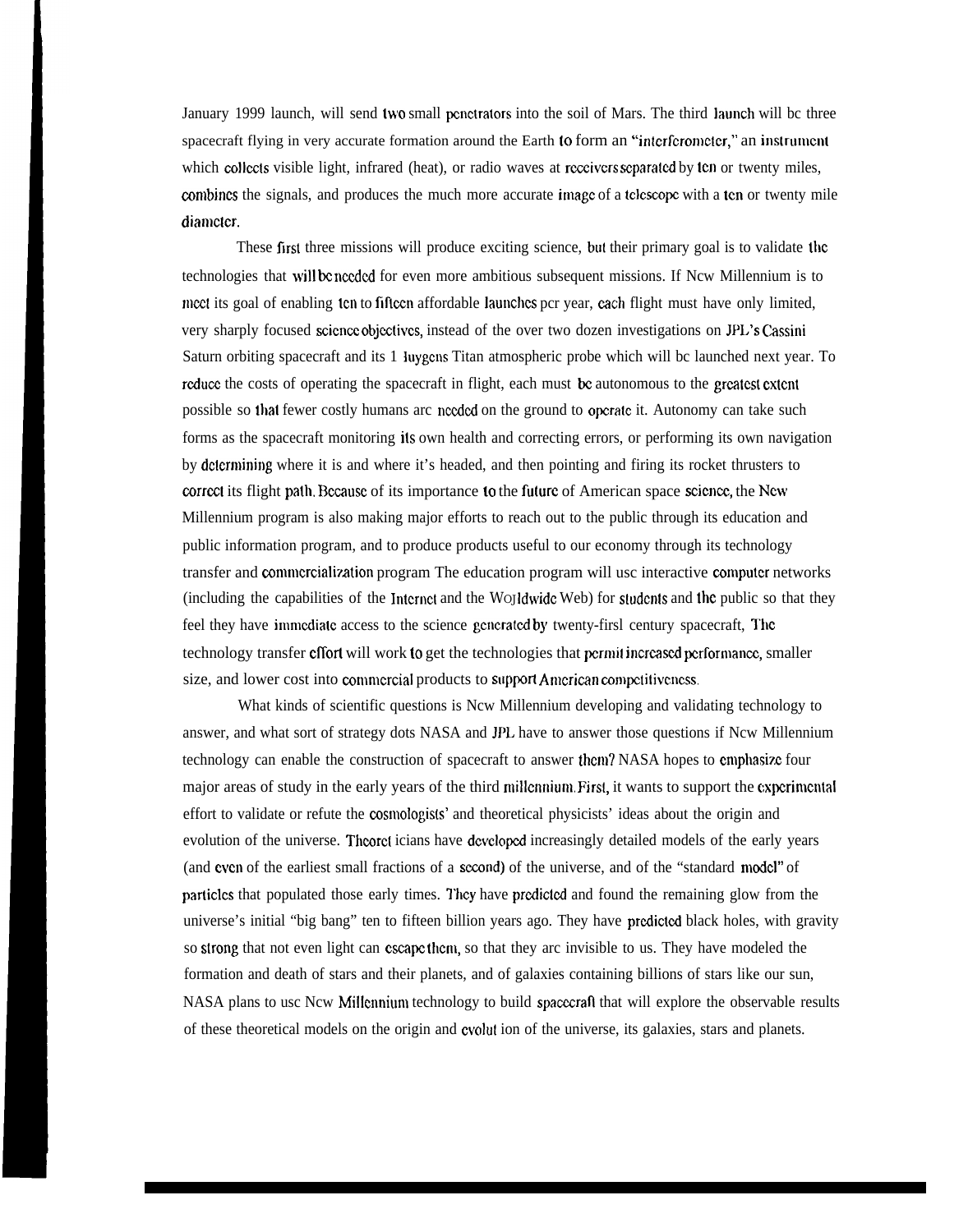Second, within the last year wc have already seen the signature of planets orbiting other nearby stars (say, within 500 trillion miles, or a few dozen light years). Using infrared sensing telescopes on spacecraft, wc have actually observed planetary disks around stars. But planets have only been inferred from the variation in the frequency of the light from stars that arc pulled slightly by their planets' gravity. We hope Ncw Millennium technology will permit constellations of several spacecraft to form intcrfcromctcrs in space (such as the third mission dcscribcd above) which will permit obscrvat ions of these stars and their planets with unprcccdcntcd accuracy.

●

Third, we arc far from exhausting the possibilities for studying our own solar system. We have not been to Pluto, our most distant planet from the sun, wc have performed only preliminary studies of comets and asteroids, and wc have done only limited analyses on the surface or interior of three planets: Viking 1975's two landers on Mars, the former Soviet Union's Vcncra spacecraft's brief visit to Venus, and the Galileo atmospheric probe's rapid dcsccnt through Jupiter's atmosphere. Ncw Millennium technology may enable a great increase in the number of less costly but more capable microspacccraft that can carry out detailed studies of many bodies in our solar system.

Fourth, and probably most importantly, wc musl continue to study our own planet in great detail over time to keep track of changes caused by natural and human activities. Large numbers of inexpensive spacecraft with very specific science goals, built using Ncw Millennium-developed technology, could study the effects of small changes in the sun on Earth, they could cent inuc to assess the effects of humangenerated refrigerants and carbon dioxide on Earth's atmosphere, they could generate detailed topographic maps of the entire planet, or they could **improve** our warnings and analyses of natural bawds such as storms and earthquakes.

Recause Ncw Millennium will enable greatly increased numbers of small spacecraft with very specific science capabilities, NASA's strategy for carrying out these four major areas of study will be threefold. First, "armadas" of scvcraI small spacecraft will be assigned to a specific scientific objective such as the study of Mars' surface or of comets. Second, constellations of a few spacecraft, flying in ultraprecise formation enabled by Ncw Millennium-developed guidance and control technology capable of controlling the spacccrafts' separations to an accuracy of less than an inch and of knowing their separation distances to an accuracy of a fcw hundred millionths of and inch, will form telescopes in space capable of observing slars, galaxies and other astronomical objects, or of mapping our own planet with great accuracy. Finally, networks of microspacccrafi will be sent to the surface or into orbit around other planets in our own solar system so we can continue to understand more deeply our own immediate planctary neighbors, and, by analogy, our own plane{.

Ncw Millennium plans to develop specific ncw technologies rccommcndcd by interdisciplinary teams comprising NASA, JPL, other government agency, university, and industry experts. But it also expects to improve the proccsscs of conceiving, designing, developing, and manufacturing spacecraft so that the seemingly incompatible goals of improving quality, lowering cost, and dramatically augmenting